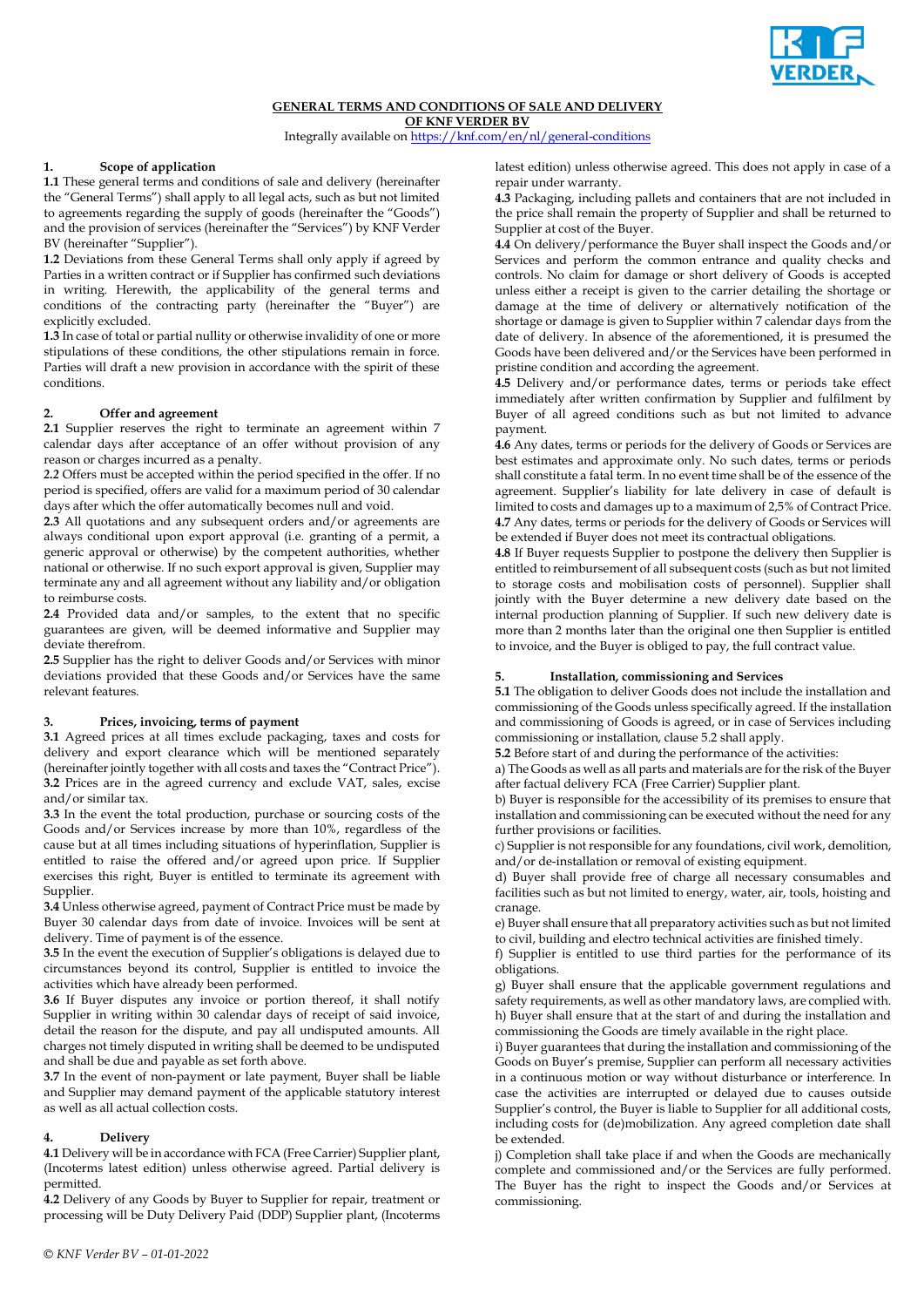

k) Completion shall be documented in a completion certificate. Any observations and/or comments shall be mentioned. The Buyer is not entitled to use the Goods before execution of the certificate of completion. l) Aspects or shortcomings of minor importance which do not hinder or prevent actual operation of the Goods shall not prevent the Goods to be commissioned and completed. Any such aspects or shortcomings shall be made good by Supplier within a reasonable time.

m) If and when commissioning and/or completion does not take place because of reasons outside Supplier's scope and/or responsibility, Supplier shall notify Buyer thereof in writing. In such case, completion shall be deemed to have taken place at the date of such written notice.

## **6. Passing of title and risk**

**6.1** Subject to 6.2, title to and usage rights of the Goods shall transfer to the Buyer upon delivery.

**6.2** For as far as permitted by law, Supplier retains ownership of all Goods until all amounts owed by the Buyer to Supplier are paid in full. Till then the Buyer is not entitled to re-sell, transfer, assign, pledge or grant any other legal rights on all or any of the Goods to third parties. Regardless of the aforementioned, the Goods will be for the risk of the Buyer after delivery. Until ownership of the Goods has passed to Buyer, Buyer shall keep the Goods in satisfactory condition and keep them insured against all risks.

**6.3** If the Goods subject to the retention of title are assembled or combined with other items, and as a consequence the ownership of Supplier is lost, Buyer hereby transfers to Supplier the rights of coownership of the assembled or combined items up to the value of the Goods.

**6.4** Where Goods in which Supplier has a co-ownership share are sold, Supplier is entitled to the resulting claim for payment of the sales price up to the value of its co-ownership. Buyer hereby assigns such claim to Supplier.

**6.5** If the retention of title set out in the foregoing provisions is not legally valid under applicable law, a security as most closely resembles the intended retention of title is hereby granted to Supplier.

## **7. Warranty**

**7.1** The applicable warranty period (hereinafter the "Warranty Period") is 12 months from the moment of delivery of the Goods or performance of the Services.

**7.2** Supplier warrants that full title to the Goods is delivered and the Goods are new, unused and, during the Warranty Period, free from defects in material, workmanship and design and are in accordance with the contractual specifications. Further, Supplier warrants that all Services are performed in accordance with sound engineering practice and due diligence. Services are not warranted to have a specific outcome.

**7.3** Disclaimer of Warranty: Supplier makes no other warranty with respect to the Goods and Services, and disclaims any and all other warranties, express or implied, including but not limited to the implied warranties of merchantability and fitness for a particular purpose.

**7.4** Heating elements, thermal elements, ceramic, membranes, rubbers and glass parts are by nature vulnerable to damage caused by user, handling and/or storage faults and are therefore not covered by and are excluded from any and all warranty unless Buyer is able to prove to a reasonable certainty that the damage is not caused by such faults.

**7.5** Inspections, advice and/or similar services performed or given by Supplier are not covered by and are excluded from any and all warranty. **7.6** This warranty does not apply to defects wholly or partially caused by:

a. non-compliance with operational and/or maintenance instructions; b. normal wear and tear;

c. defects that could have been detected with common entrance and quality checks and controls;

d. damage to or deterioration of the Goods as a consequence of improper or negligent storage, use or handling;

e. incorrect, faulty or incomplete information provided by Buyer to Supplier;

f. repairs made by Buyer or third parties;

g. use of spare parts, consumables or materials not supplied or certified by Supplier.

**7.7** After first use, consumables and accessories are excluded from any and all warranty.

**7.8** Software supplied and/or made available by Supplier is only warranted against defects that are substantial and prevent the actual use of the software and/or the Goods according specification. Any and all warranty is excluded in case software is not maintained, updated, and/or used or stored on hardware not suitable or specified for such use. In case of any defect, Supplier shall diligently pursue a solution in joint consultation with Buyer.

**7.9** In the event a default occurs within the Warranty Period that could not have been detected with common entrance and quality checks and controls, Supplier is obliged to make good any such default by either, at its own discretion, repairing or replacing the Goods and/or redoing the Services (hereinafter the "Make Good"). This Make Good obligation is sole and exclusive, is in lieu of and excludes any implicit and/or statutory warranty or guarantee and excludes any liability for further damages and/or costs sustained by Buyer as a consequence of such default in the Goods and/or Services.

**7.10** After Make Good, the repaired or replaced part or the reperformed Service, will be subject to a new Warranty Period of 12 months from the date of Make Good. Any new Warranty Period is always subject to a final cut-off date of 36 months after original delivery and/or original performance of the Services after which no further or new warranty shall apply.

**7.11** Any and all complaints regarding defects and /or not meeting a warranty or guarantee, must be made to Supplier in writing as soon as possible after discovery of the defect however at all times not later than 14 calendar days following the discovery of the defect. Any and all of Buyer's rights to make good and/or claim for damages is lost if the defect is not timely reported. If and when allowed under applicable law, any applicable statute of limitations is shortened to a period of 12 months from the moment the defect giving cause for the liability has occurred or has been detected.

**7.12** If the access to the Goods is obstructed (e.g. because Goods are built in), the costs made in order to access the Goods are for account of the Buyer.

**7.13** In the event the Buyer is not the end user of the supplied Goods and/or Services, the additional costs caused by the fact that the Goods and/or Services are not situated at the Buyer's location are for account of the Buyer.

**7.14** If after investigation of reported defects, no such defects are found, Buyer shall be liable towards Supplier for any and all inspection or other costs made.

#### **8. Dissolution, suspension and termination**

**8.1** If Buyer is in default with the performance of its contractual obligations, Supplier may, without prejudice to its other claims and rights under the contract, suspend further performance of its obligations for such time as it shall deem fit.

**8.2** In the event Supplier has reasonable doubt regarding the payment capacity of the Buyer, Supplier is entitled to postpone all obligations under the contract until the Buyer has provided sufficient security.

**8.3** In the event a Party does not meet its obligations within a reasonable period after being notified thereof in writing, the other Party is entitled to terminate the contract without liability for damages.

**8.4** Supplier is entitled to suspend its performance of obligations or to terminate the agreement without any liability for damages in the event of withdrawal of operation, judicial settlement, liquidation, (application for) bankruptcy of the Buyer, and/or placement of Buyer or its country of residence on a sanction list.

**8.5** In all of the above cases whereby Supplier suspends its performance of obligations or terminates the agreement, Buyer is liable towards Supplier for all subsequent damages.

#### **9. Liabilities**

**9.1** Supplier shall only be liable for damages, payments, losses, costs, expenses and liabilities incurred by Buyer as a result of a breach by Supplier of its contractual obligations or any other legal requirements. **9.2** Any applicable statutory time limit for bringing a claim to Supplier, is shortened to 12 months after delivery of the Goods and/or